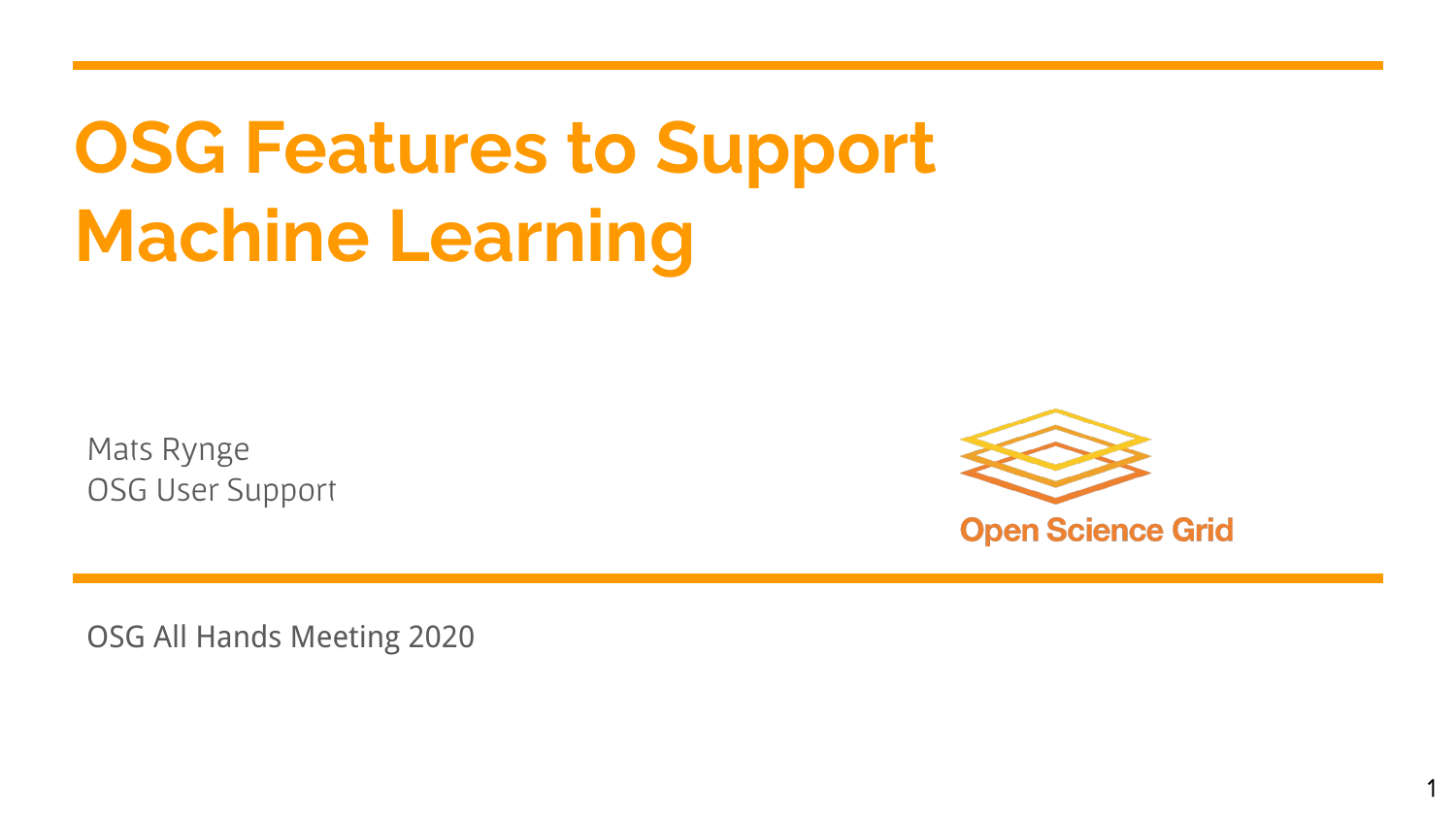### **Overview**

Many OSG sites now provide access to GPUs

GPU software stacks are generally more complex, both at system level and user level

**Singularity integration** 

Singularity images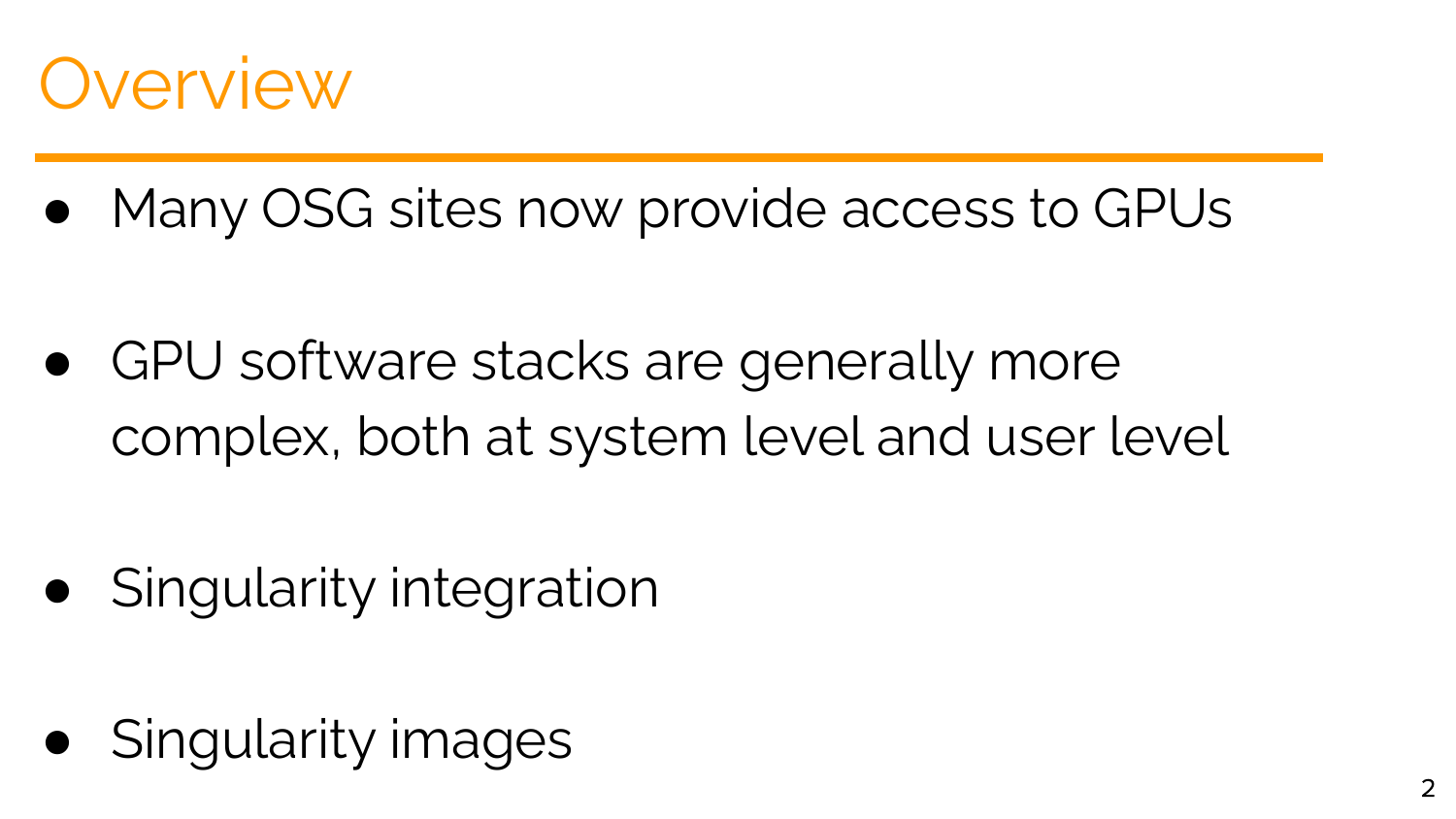### GPU Availability (varies over time!)

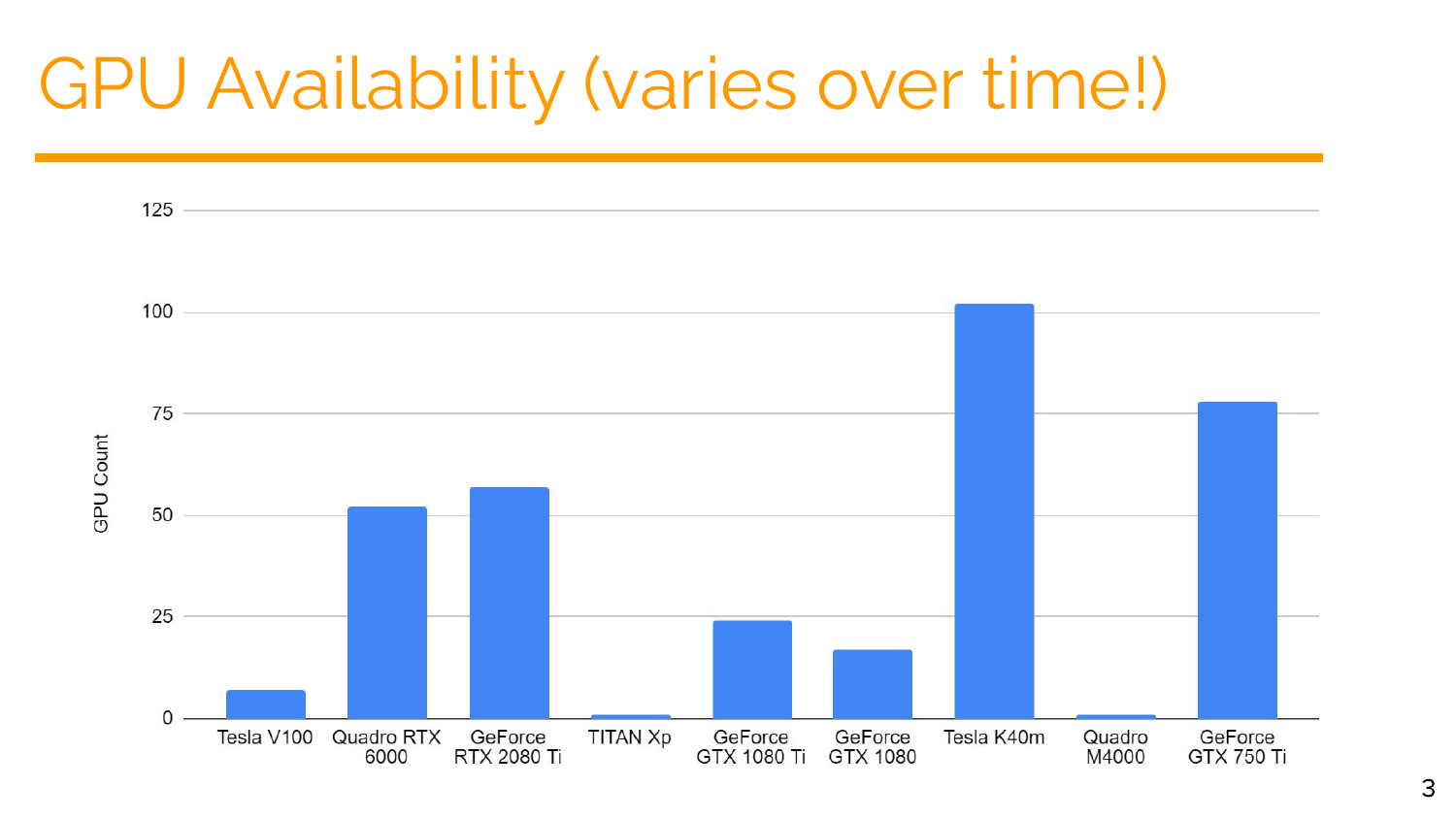**Count Resource GPU CUDAVersion CUDACapability**

| 40           | CMSHTPC_T3_US_NotreDame_gpu | Quadro RTX 6000      | 10.2 | 7.5 |
|--------------|-----------------------------|----------------------|------|-----|
| 6            | CMSHTPC_T3_US_NotreDame_gpu | Tesla V100-PCIE-32GB | 10.2 | 7.0 |
| 95           | FNAL_WILSON                 | Tesla K40m           | 10.2 | 3.5 |
| 1            | Omaha                       | GeForce GTX 1060 6GB | 10.2 | 6.1 |
| 5            | Omaha                       | Quadro RTX 5000      | 10.2 | 7.5 |
| 1            | Omaha                       | Quadro RTX 8000      | 10.2 | 7.5 |
| 3            | Omaha                       | Tesla K20m           | 10.2 | 3.5 |
| $\mathbf{1}$ | Omaha                       | Tesla K40m           | 10.2 | 3.5 |
| 3            | Omaha                       | Tesla P100-PCIE-16GB | 10.2 | 6.0 |
| $2^{\circ}$  | Omaha                       | Tesla V100-PCIE-16GB | 10.2 | 7.0 |
| 14           | Omaha                       | Tesla V100-PCIE-32GB | 10.2 | 7.0 |
| 12           | OSG_US_NEWJERSEY_ELSA       | GeForce GTX 1080 Ti  | 10.1 | 6.1 |
| 12           | SDSC-PRP                    | GeForce GTX 1080     | 11.0 | 6.1 |
| 4            | SDSC-PRP                    | GeForce GTX 1080 Ti  | 11.0 | 6.1 |
| 46           | SDSC-PRP                    | GeForce RTX 2080 Ti  | 11.0 | 7.5 |
| 77           | $SU-TTS$                    | GeForce GTX 750 Ti   | 11.0 | 5.0 |

 $\overline{4}$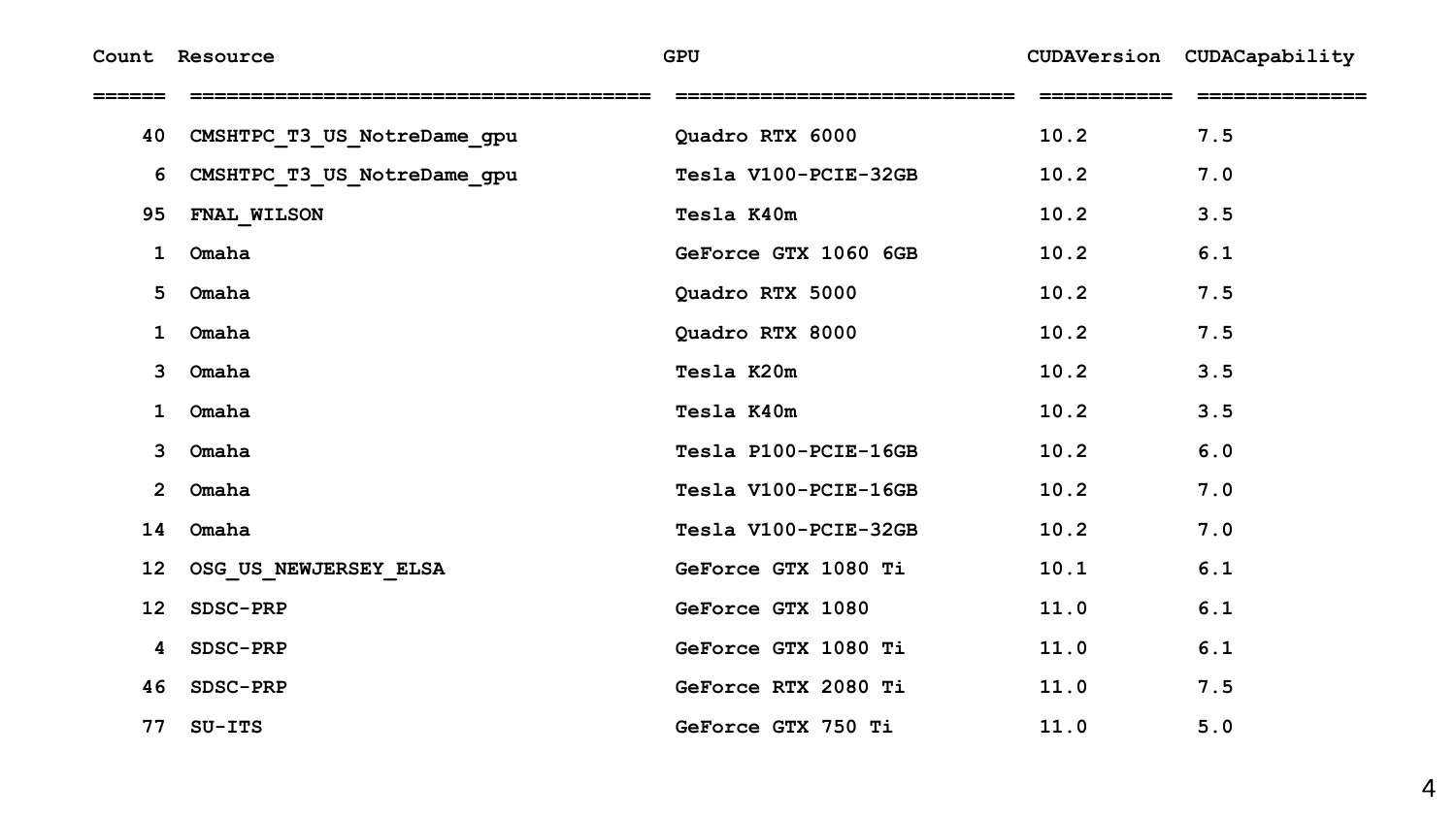### GPU specific machine attributes

#### **CUDACapability = 7.5**

**CUDAClockMhz = 1620.0**

**CUDAComputeUnits = 72**

**CUDADeviceName = "Quadro RTX 6000"**

**CUDADriverVersion = 10.2**

**CUDAECCEnabled = true**

**CUDAGlobalMemoryMb = 22699**

**CUDAOpenCLVersion = 1.2**

The compute capability of a GPU determines its general specifications and available features: [https://docs.nvidia.com/cuda/cuda-c-programming-gui](https://docs.nvidia.com/cuda/cuda-c-programming-guide/index.html#compute-capabilities) [de/index.html#compute-capabilities](https://docs.nvidia.com/cuda/cuda-c-programming-guide/index.html#compute-capabilities)

request qpus =  $1$ request  $cpus = 1$ request memory =  $4$  GB requirements = HAS SINGULARITY == True  $&\&\&\&$ CUDACapability >= 3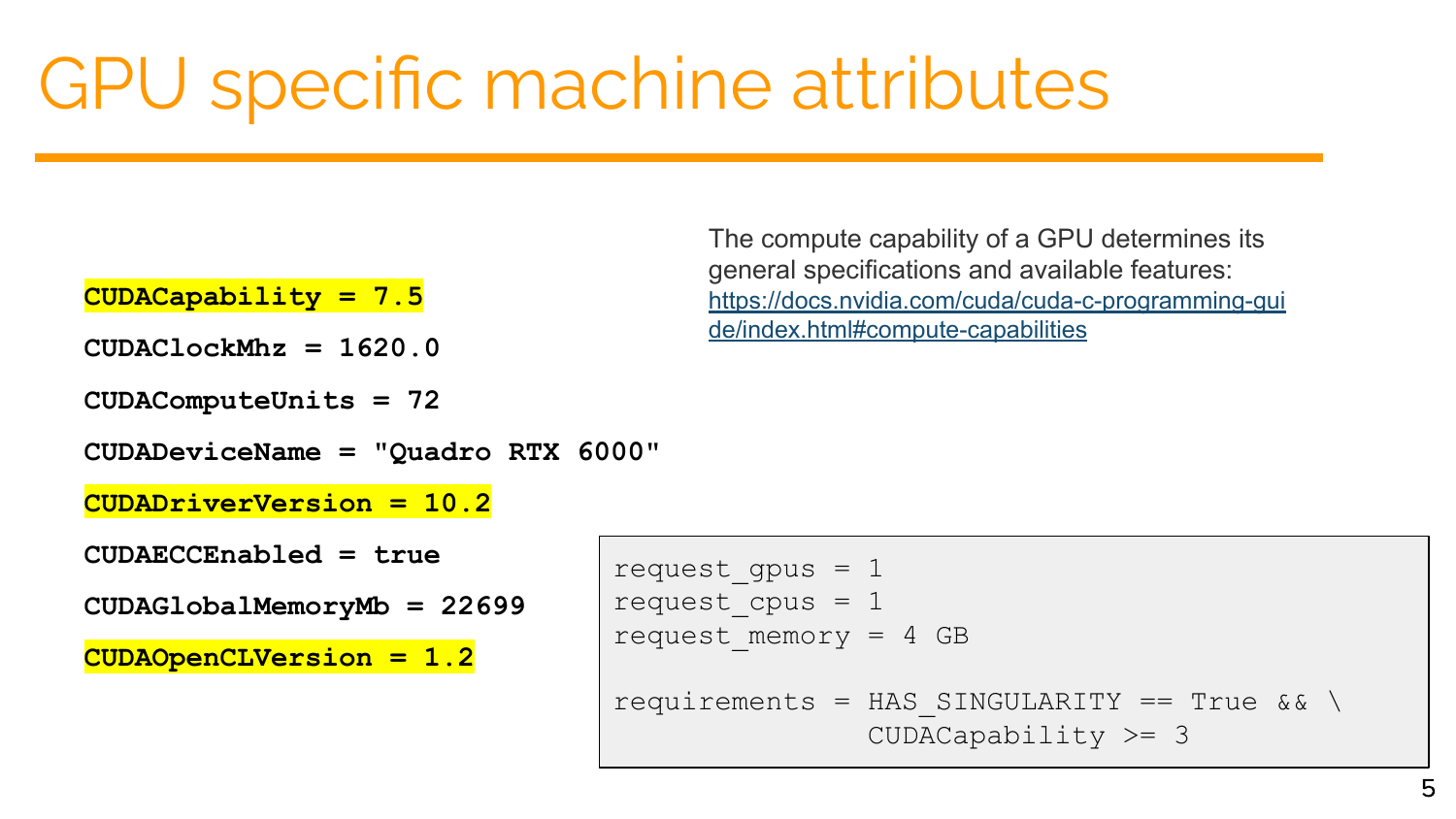#### Table 14. Feature Support per Compute Capability

| <b>Feature Support</b>                                                                                                             | <b>Compute Capability</b> |     |     |     |     |  |  |
|------------------------------------------------------------------------------------------------------------------------------------|---------------------------|-----|-----|-----|-----|--|--|
| (Unlisted features are supported for all compute capabilities)                                                                     | 3.5, 3.7, 5.0,<br>5.2     | 5.3 | 6.x | 7.x | 8.0 |  |  |
| Atomic functions operating on 32-bit integer values in global memory (Atomic<br><b>Functions</b>                                   | Yes                       |     |     |     |     |  |  |
| Atomic functions operating on 32-bit integer values in shared memory (Atomic<br><b>Functions</b>                                   | Yes                       |     |     |     |     |  |  |
| Atomic functions operating on 64-bit integer values in global memory (Atomic<br><b>Functions</b>                                   | Yes                       |     |     |     |     |  |  |
| Atomic functions operating on 64-bit integer values in shared memory (Atomic<br><b>Functions</b>                                   | Yes                       |     |     |     |     |  |  |
| Atomic addition operating on 32-bit floating point values in global and shared memory<br>(atomicAdd())                             | Yes                       |     |     |     |     |  |  |
| Atomic addition operating on 64-bit floating point values in global memory and shared<br>memory (atomicAdd())                      | No                        |     |     | Yes |     |  |  |
| Warp vote functions (Warp Vote Functions)                                                                                          | Yes                       |     |     |     |     |  |  |
| Memory fence functions (Memory Fence Functions)                                                                                    |                           |     |     |     |     |  |  |
| Synchronization functions (Synchronization Functions)                                                                              |                           |     |     |     |     |  |  |
| <b>Surface functions (Surface Functions)</b>                                                                                       |                           |     |     |     |     |  |  |
| Unified Memory Programming (Unified Memory Programming)                                                                            |                           |     |     |     |     |  |  |
| Dynamic Parallelism (CUDA Dynamic Parallelism)                                                                                     |                           |     |     |     |     |  |  |
| Half-precision floating-point operations: addition, subtraction, multiplication,<br>comparison, warp shuffle functions, conversion | No                        |     |     | Yes |     |  |  |
| <b>Tensor Cores</b>                                                                                                                | <b>No</b><br>Yes          |     |     |     |     |  |  |
| Mixed Precision Warp-Matrix Functions (Warp matrix functions)                                                                      | Yes<br>No                 |     |     |     |     |  |  |
| Hardware-accelerated async-copy (Asynchronously Copy Data from Global to Shared<br>Memory)                                         | Yes<br>No                 |     |     |     |     |  |  |
| Hardware-accelerated Split Arrive/Wait Barrier (Split Arrive/Wait Barrier)                                                         | <b>No</b><br>Yes          |     |     |     |     |  |  |
| L2 Cache Residency Management (Device Memory L2 Access Management)                                                                 | No                        |     |     |     | Yes |  |  |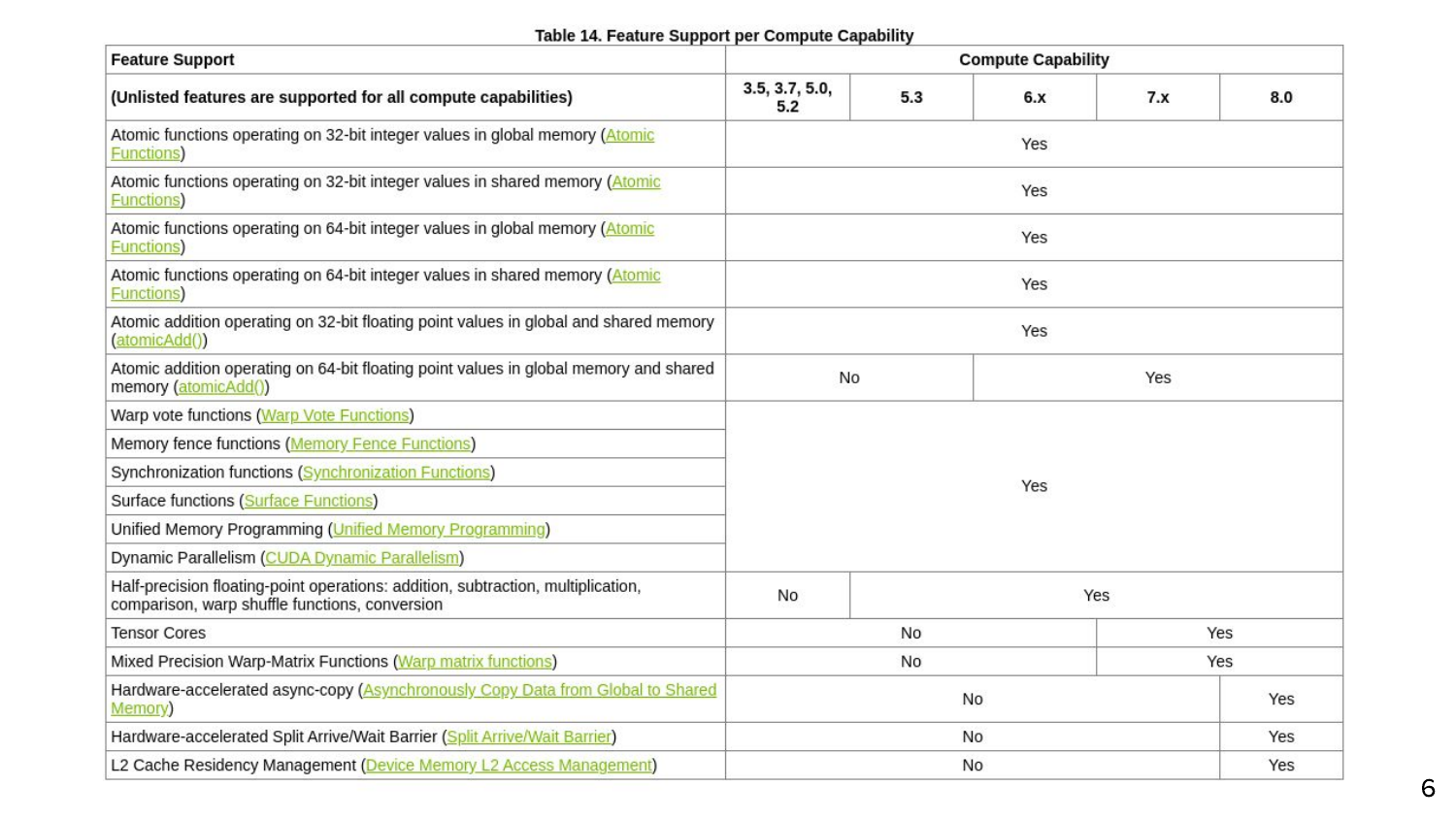### --nv / CUDA / OpenCL

**Singularity documentation:** Commands that run, or otherwise execute containers (shell, exec) can take an --nv option, which will setup the container's environment to use an NVIDIA GPU and the basic CUDA libraries to run a CUDA enabled application. The --nv flag will:

- Ensure that the /dev/nvidiaX device entries are available inside the container, so that the GPU cards in the host are accessible.
- Locate and bind the basic CUDA libraries from the host into the container, so that they are available to the container, and match the kernel GPU driver on the host.
- Set the LD\_LIBRARY\_PATH inside the container so that the bound-in version of the CUDA libraries are used by applications run inside the container.

**What this means for the OSG user: when the job starts up inside the Singularity container, the environment is fully set up, with a configured LD\_LIBRARY\_PATH containing the host libraries**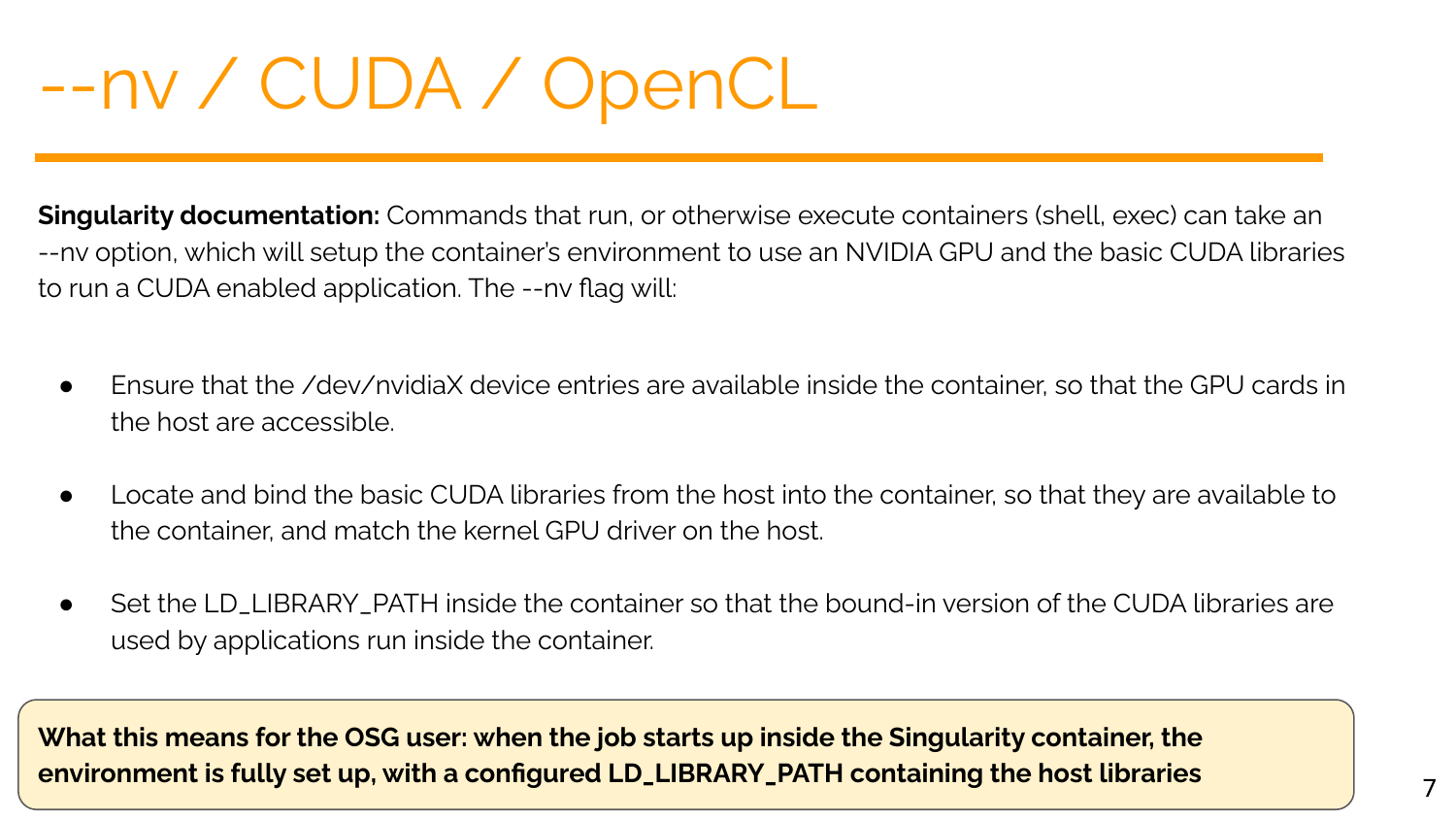### Base Images

OSG open pool maintains a set of Singularity base images, which you may either use directly or derive your own image from:

/cvmfs/singularity.opensciencegrid.org/opensciencegrid/ osgvo-el7-cuda10:10.1

osgvo-el7-cuda10:10.2

osgvo-el7-cuda10:latest

tensorflow-gpu:2.2-cuda-10.1

tensorflow-gpu:2.3-cuda-10.1

<del>sorflow-gpu:la</del>

See documentation for a list and links to container definitions: [https://support.opensciencegrid.org/](https://support.opensciencegrid.org/support/solutions/articles/12000073449-available-containers-list) [support/solutions/articles/12000073](https://support.opensciencegrid.org/support/solutions/articles/12000073449-available-containers-list) [449-available-containers-list](https://support.opensciencegrid.org/support/solutions/articles/12000073449-available-containers-list)